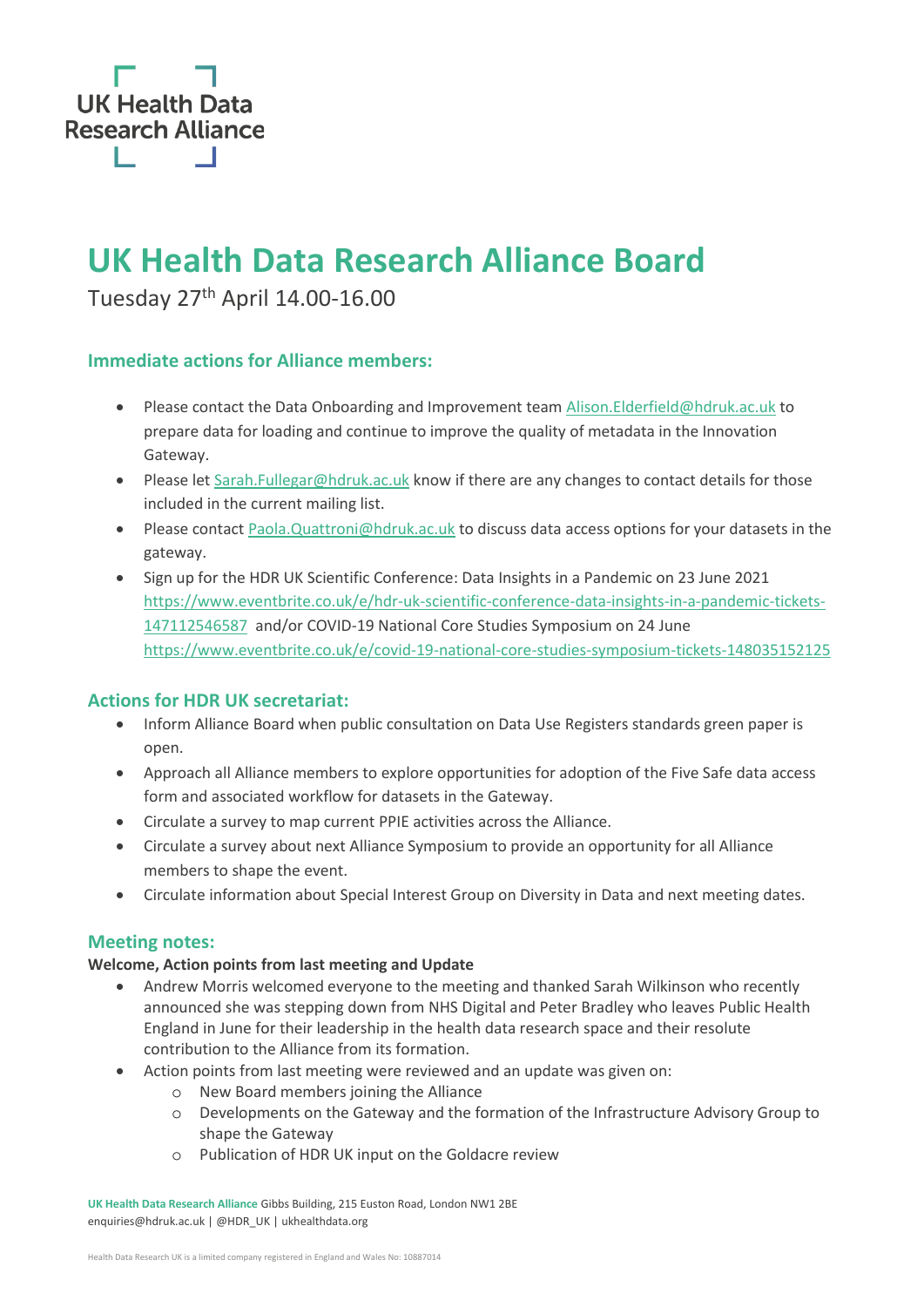

- [https://www.hdruk.ac.uk/news/goldacre-review-of-use-of-health-and-care-data](https://www.hdruk.ac.uk/news/goldacre-review-of-use-of-health-and-care-data-for-research-and-analysis/)[for-research-and-analysis/](https://www.hdruk.ac.uk/news/goldacre-review-of-use-of-health-and-care-data-for-research-and-analysis/)
- [https://www.hdruk.ac.uk/news/response-to-the-goldacre-review-trusted](https://www.hdruk.ac.uk/news/response-to-the-goldacre-review-trusted-research-environments-and-data-management/)[research-environments-and-data-management/](https://www.hdruk.ac.uk/news/response-to-the-goldacre-review-trusted-research-environments-and-data-management/)
- o Black internship programme
- o Developments from the Health Data Research Hubs
- o Alliance delivery sub-groups
- o Patient, public and practitioner involvement.

# **Updates from members**

As part of the general updates, representatives from the devolved nations provided a summary of recent work.

- Michael Chapman provided an update on behalf of NHS Digital.
	- o The linked NHSD-ONS data asset has been established and is now available for the research community. This is an important step for linking other health and non-health data assets in the future.
	- o Work is ongoing with NHS England to make vaccination data available for research.
	- o NHS Digitrials work is continuing at pace in collaboration with industry.
	- o Good developments around Trusted Research Environments (TREs) thanks to collaborative work with BHF Data Science Centre and DATA-CAN.
	- o NHS Digital has currently more than 500 active data sharing agreements in place.
	- o A review of NHS Digital data access and assurance processes is currently taking place.
- Ian Young provided and update on behalf of Health and Social Care Northern Ireland.
	- o Work continues to address consequences of legislative gap in place in terms of using non anonymised data for research purposes.
	- $\circ$  Work is ongoing with SAIL to set up Northern Ireland TRE to make data available and accessible remotely across the UK.
- David Crossman and Phil Couser provided an update on behalf of Public Health Scotland and Scottish government.
	- o Work on establishing Research Data Scotland is progressing well and work on federation is starting.
	- o Scottish AI strategy was launched in March and discussions are taking place on how to incorporate AI and machine learning in future plans.

Andrew Morris highlighted HDR UK's partnership with ADR UK and ONS, stressing the importance of research based on both health and non-health data and the necessity to share learnings across sectors.

### **Public benefit assessment when using health and care data – report on public dialogue**

Jenny Westaway (Office of the National Data Guardian) presented findings from a public dialogue on benefit assessment when using health and care data (recentl[y published\)](https://www.gov.uk/government/publications/putting-good-into-practice-a-public-dialogue-on-making-public-benefit-assessments-when-using-health-and-care-data). The report aimed to address anxiety around use of data and the need to meet public benefit criteria when using data for research. The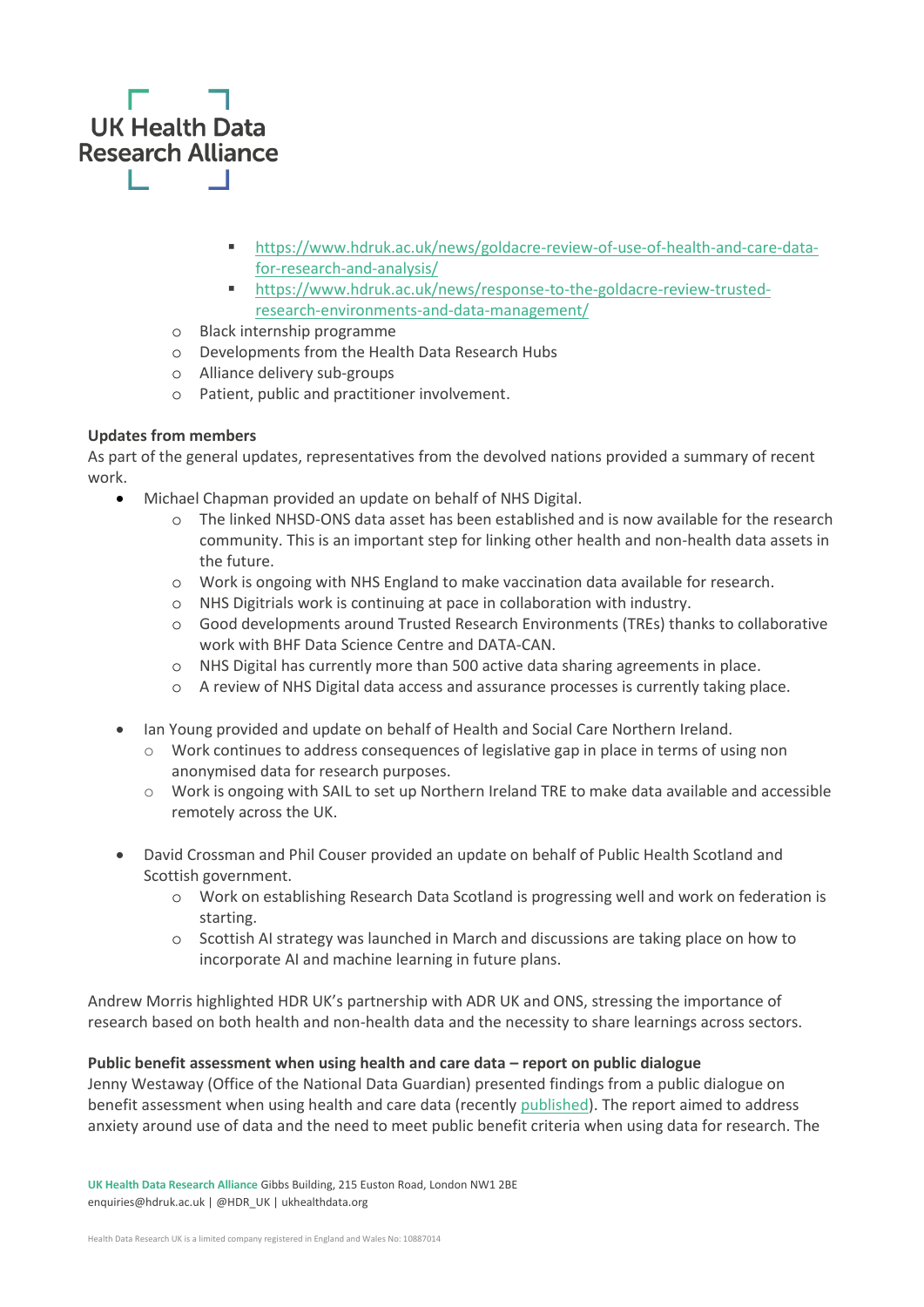

public dialogue is directly informing development of a guidance that can be used by data custodians to ensure they incorporate the public benefit criteria effectively into their processes.

Main report highlights include:

- o Transparency cannot be separated from public benefit
- $\circ$  To demonstrate public benefit, transparency is required throughout the whole data life cycle
- o Public benefit is undermined if authentic public engagement is not integrated into data assessment
- o Equitable distribution of benefits of data use in health and social care
- o Identifiable and sensitive data should be treated with utmost care
- $\circ$  Safeguards and provisions in place to protect society from data manipulation
- o Public benefit must outweigh profit
- o Being ambitious for health and care data use

Alliance Board members are asked to contact Jenny Westway if they are interested to input on the guidance before public consultation launches in mid-May.

#### **Understanding health data access**

Yvonne Silove (Healthcare Quality Improvement Partnership) highlighted the outputs from an initiative that started in spring 2020 to produce entry level resources explaining key concept for using health data for applicants needed to submit data access requests.

The information included in written resources and the series of videos explore some of the key legal requirements for data sharing in England and Wales. The aim is for these resources to be used other across systems and not only by researchers wanting to access HQIP data.

The project benefitted from input from other partners and organisations including NHS Digital and other Alliance custodians.

HDR UK and HQIP are now planning to explore future work to produce additional resources for researchers, in particular how data access via a Trusted Research Environment can help researchers access linked data more quickly.

Videos can be accesse[d here.](https://www.hqip.org.uk/understanding-health-data-access/#.YJIx7LVKg2w)

#### **Data Use Registers**

David Seymour (Alliance Executive Director) and Nada Karrar (Project Manager) provided an update on the work on Data Use Registers (defined as a public record of data an organisation has shared with other organisations for the purpose of research, innovation and service evaluation). The aim was to seek feedback on an initial draft of recommendations for a minimum standard for Data Use Registers that could be adopted by data custodians within the Alliance and beyond.

Alliance members are asked to:

- 1. Provide feedback on the draft recommendations by 14 May.
- 2. A green paper will be made available for public consultation in May. Alliance members and organisations interested in this work will have the opportunity to input on the proposed recommendations.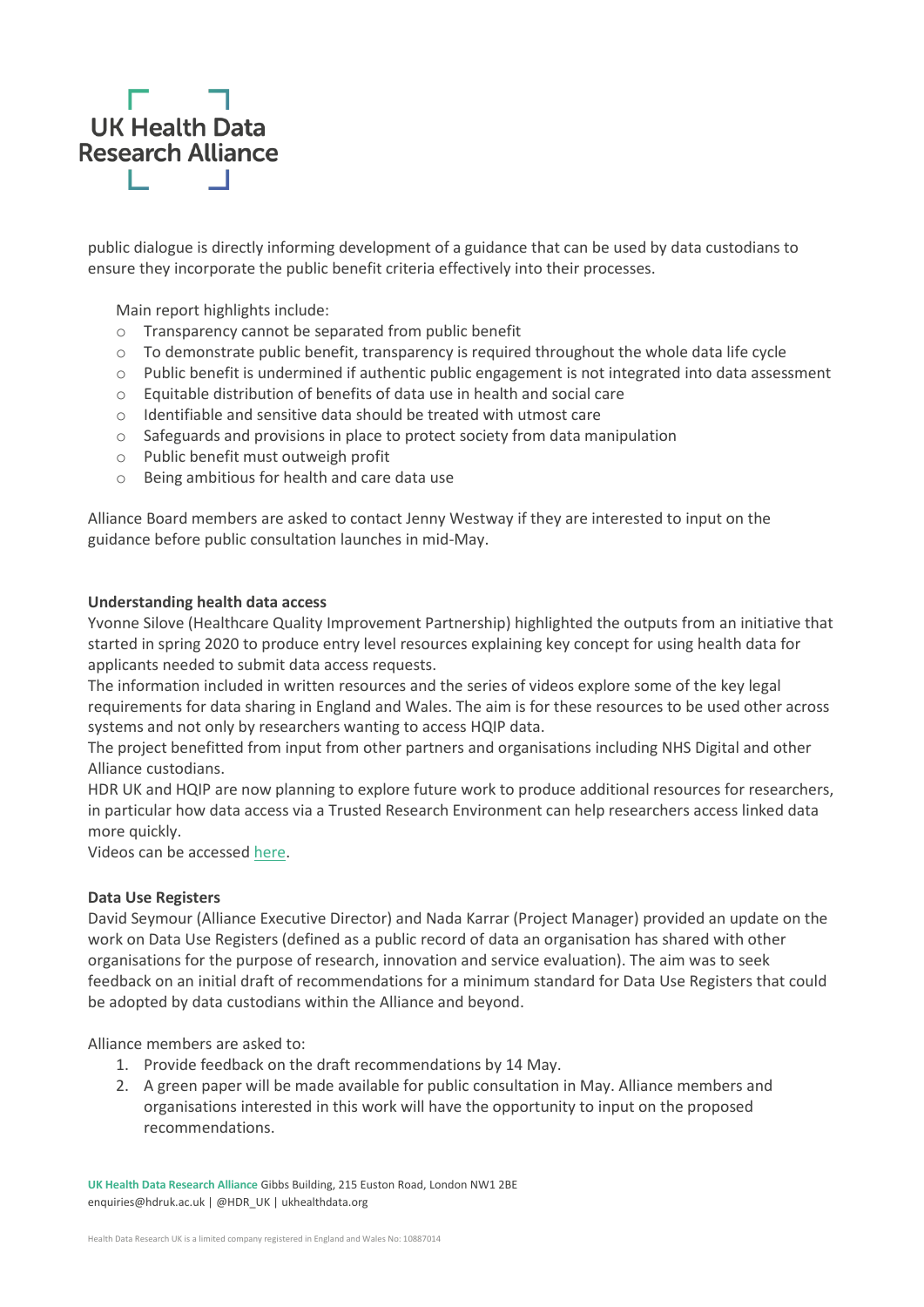

Following public consultation, a new iteration of the green paper will be presented at next Alliance Board meeting for final approval.

#### **Data standards**

- $\circ$  Ben Gordon provided an update on the development of a green paper on Data standards which opened for consultation on 5 May.
- o Organisations are invited to provide input on the paper.

#### **Cohort Discovery Tool**

Susheel Varma presented a new Cohort Discovery tool [https://www.healthdatagateway.org/pages/cohort](https://www.healthdatagateway.org/pages/cohort-discovery-search-tool)[discovery-search-tool](https://www.healthdatagateway.org/pages/cohort-discovery-search-tool) to allow researchers to perform fine-grained search in the Gateway across multiple datasets that match their specific research-project defined cohort definition. Alliance members are invited to explore the tool and consider enabling use of the tool for any relevant dataset. For more information about Cohort Discovery, contact [Susheel.Varma@hdruk.ac.uk.](mailto:Susheel.Varma@hdruk.ac.uk)

# **Next Alliance Board meetings**

The next Alliance Board meetings will take place via Zoom on:

- 14 July 14.00-16.00
- 20 Oct 10.00-12.00

Please contact Sarah Fullegar if you have not received an invite.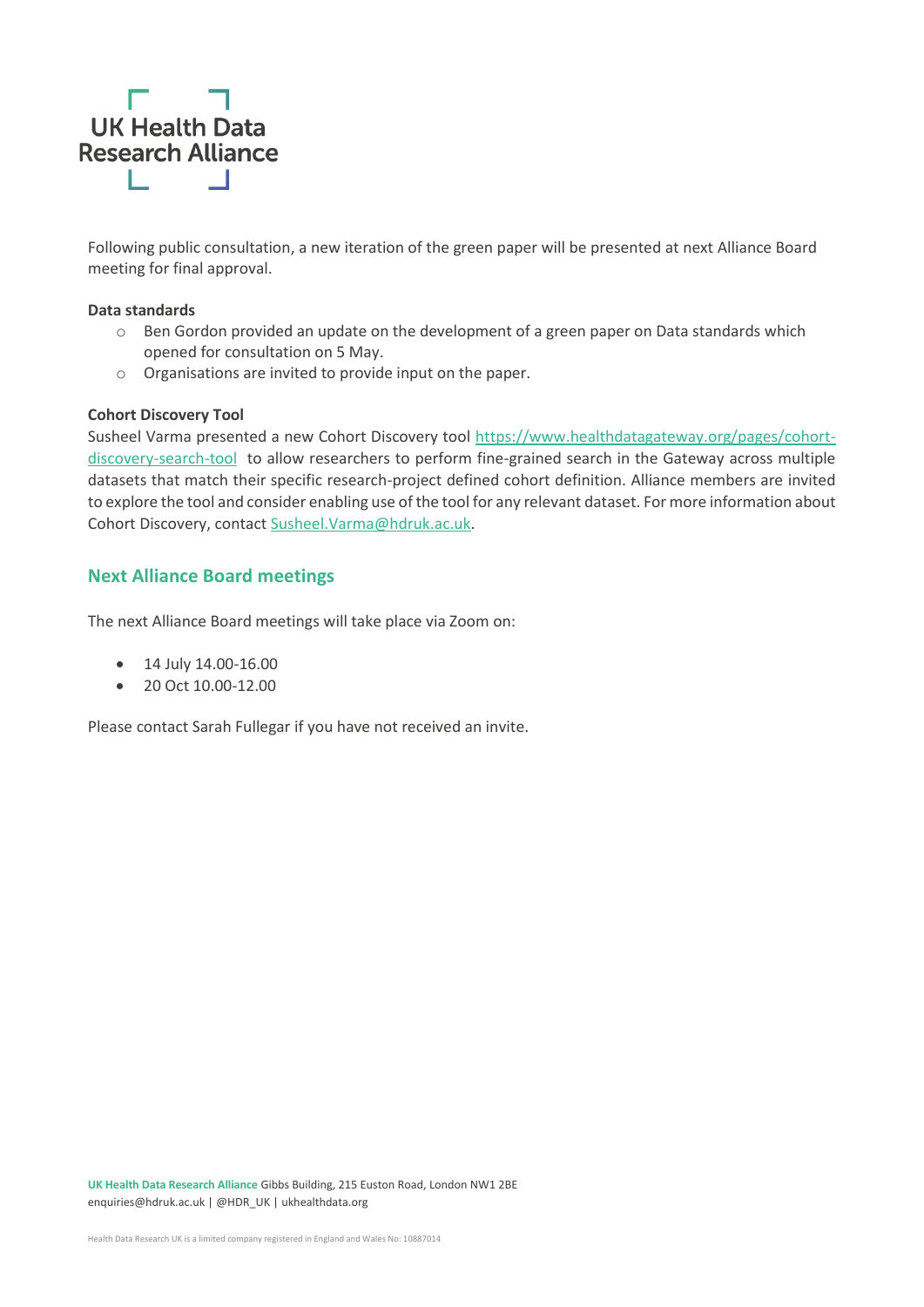

# **Appendix**

# **Attendees via Zoom**

| <b>Name</b>         | Organisation                                                |
|---------------------|-------------------------------------------------------------|
| Jenny Westaway      | Office of the National Data Guardian (Guest speaker)        |
| David Jenkinson     | <b>Brain Tumour Charity</b>                                 |
| Brendan O'Brien     | <b>NHS National Services Scotland</b>                       |
| Andrew Roddam       | Our Future Health                                           |
| David Crossman      | <b>Scottish Government</b>                                  |
| Tom Fowler          | Genomics England                                            |
| Ana Stipancic       | <b>RCGP</b>                                                 |
| Rachael Williams    | <b>CPRD</b>                                                 |
| David Harrison      | <b>ICNARC</b>                                               |
| Paul Mouncey        | <b>ICNARC</b>                                               |
| Maria Koufali       | Nottingham University Hospitals NHS Trust                   |
| lan Young           | <b>HSCNI</b>                                                |
| Phil Quinlan        | <b>Tissue Directory Coordination Centre</b>                 |
| Sneha Anad          | University of Oxford, RCGP Research and Surveillance Centre |
| Neena Modi          | <b>NDAU Imperial College</b>                                |
| <b>Eleanor Berg</b> | NHS England/Improvement                                     |
| Suzy Gallier        | <b>PIONEER</b>                                              |
| Julia Hippisley-Cox | QResearch                                                   |
| Stephen Lock        | <b>NIHR Clinical Research Network</b>                       |
| Erik Mayer          | Imperial College Healthcare NHS Trust                       |
| Jessica Catone      | DATA-CAN                                                    |
| Neil Walker         | NIHR BioResource & Gut Reaction                             |
| Colin Smith         | <b>MRC Brain Bank Network</b>                               |
| Nathalie Kington    | <b>NIHR BioResource</b>                                     |
| Mark Howells        | Nottinghamshire Healthcare NHS Foundation Trust             |
| Yvonne Silove       | <b>HQIP</b>                                                 |
| Fran Woodard        | <b>NHS Digital</b>                                          |
| Steven Casson       | Public Health England                                       |
| Alastair Denniston  | <b>INSIGHT</b>                                              |
| Rebecca Cosgriff    | <b>Cystic Fibrosis Trust</b>                                |
| Phillip Couser      | <b>Public Health Scotland</b>                               |
| Nic Timpson         | <b>ALSPAC</b>                                               |
| Kate Northstone     | ALSPAC                                                      |
| David Porteous      | <b>Generation Scotland</b>                                  |